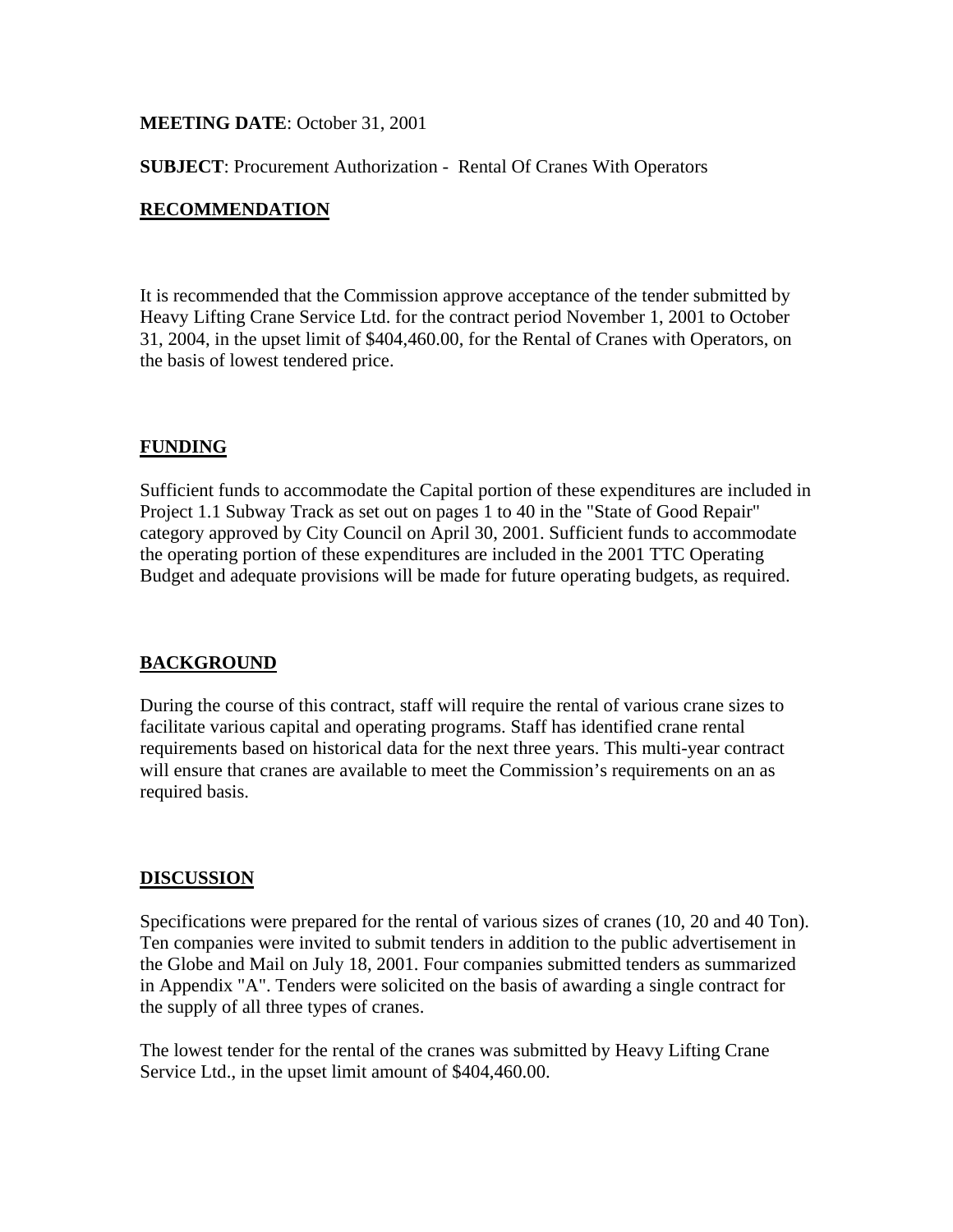Heavy Lifting Crane Service Ltd. has successfully completed similar contracts for the Commission in the past and has not taken any exceptions/qualifications. Their tender is considered commercially compliant and staff is recommending acceptance.

The standard hourly rates submitted by Heavy Lifting Crane Service for the 20 and 40 ton cranes for the first year of the contract are the same as currently charged by the same vendor under the current contract. These rates increase by approximately 5% to 6% in both the second and third year of the contract. The rate for the 10 ton crane for the first year of the contract is approximately 18% higher than that currently charged by the same vendor under the current contract, however the 10 ton rate remains firm for the duration of the contract. Heavy Lifting Crane Service have noted that these increases are based on higher labour rates for operators as per their union contract as well as higher fuel and equipment maintenance charges.

# **JUSTIFICATION**

It is necessary to proceed with the foregoing procurement expenditure in order to ensure that the rental of Various Crane Sizes with Operators are available to the Commission, thus ensuring the completion of scheduled work from 2001 to 2004.

- - - - - - - - - - - -

October 10, 2001

6-94

Attachment: Appendix "A"

**Appendix "A"** 

#### **RENTAL OF CRANES WITH OPERATORS**

#### **TENDER SUMMARY**